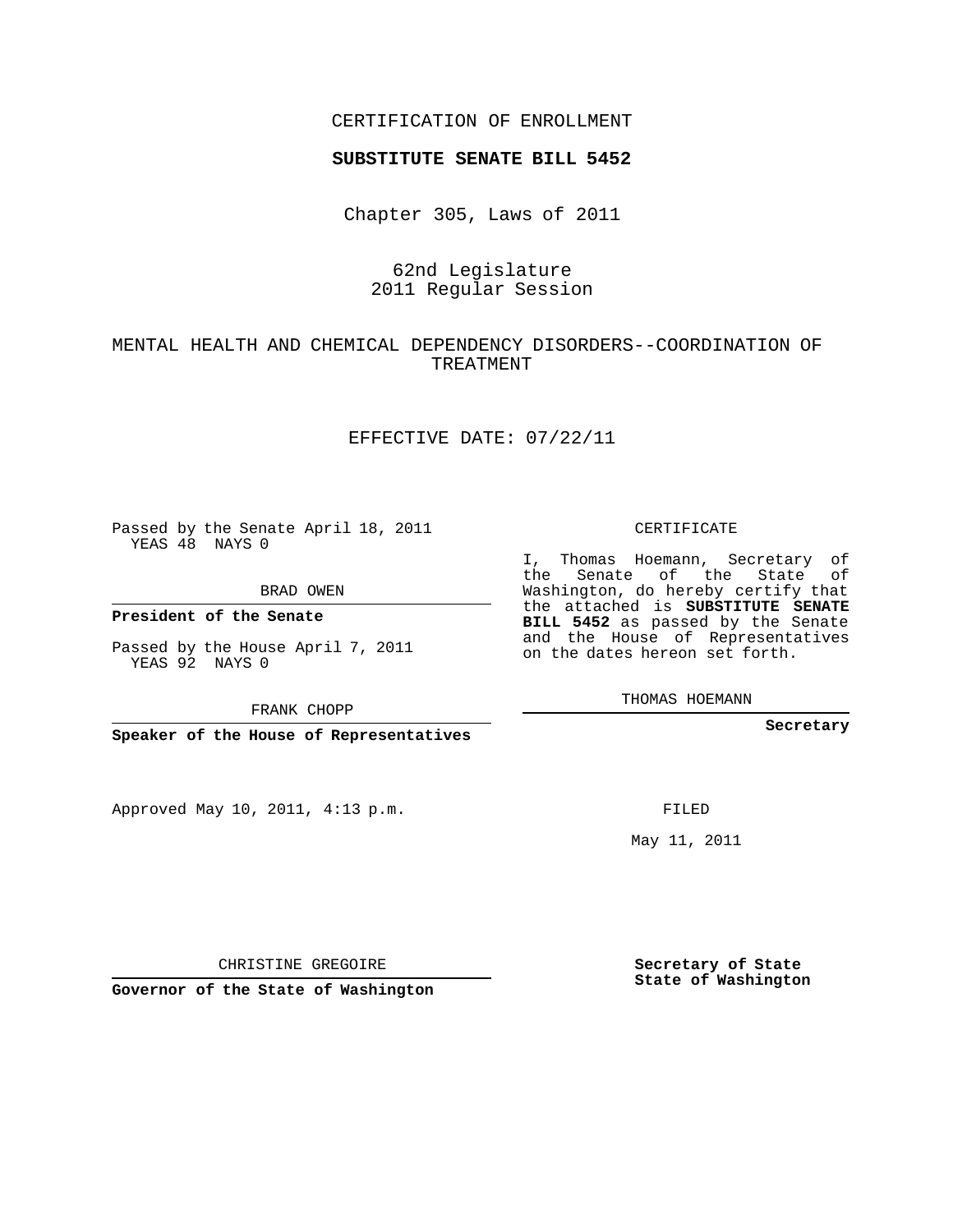# **SUBSTITUTE SENATE BILL 5452** \_\_\_\_\_\_\_\_\_\_\_\_\_\_\_\_\_\_\_\_\_\_\_\_\_\_\_\_\_\_\_\_\_\_\_\_\_\_\_\_\_\_\_\_\_

\_\_\_\_\_\_\_\_\_\_\_\_\_\_\_\_\_\_\_\_\_\_\_\_\_\_\_\_\_\_\_\_\_\_\_\_\_\_\_\_\_\_\_\_\_

AS AMENDED BY THE HOUSE

Passed Legislature - 2011 Regular Session

## **State of Washington 62nd Legislature 2011 Regular Session**

**By** Senate Human Services & Corrections (originally sponsored by Senators Hargrove, Stevens, and Haugen)

READ FIRST TIME 02/21/11.

 AN ACT Relating to improving communication, collaboration, and expedited medicaid attainment with regard to persons diverted, arrested, confined or to be released from confinement or commitment who have mental health or chemical dependency disorders; amending RCW 71.05.190, 71.05.425, 10.77.165, 10.31.110, 71.05.153, 71.34.340, and 70.02.900; reenacting and amending RCW 71.05.390; adding a new section to chapter 74.09 RCW; and creating a new section.

BE IT ENACTED BY THE LEGISLATURE OF THE STATE OF WASHINGTON:

 NEW SECTION. **Sec. 1.** The legislature finds that effective collaboration and communication between mental health and chemical dependency treatment providers and service delivery systems and law enforcement and criminal justice agencies is important to both the care of persons with mental disorders and chemical dependency and public safety. The legislature also finds that many state and local efforts in recent years have worked to address improved treatment of persons with mental disorders, chemical dependency disorders, or co-occurring mental and substance abuse disorders who are confined in a correctional institution and to improve communication and collaboration among the agencies, institutions, and professionals who are responsible for the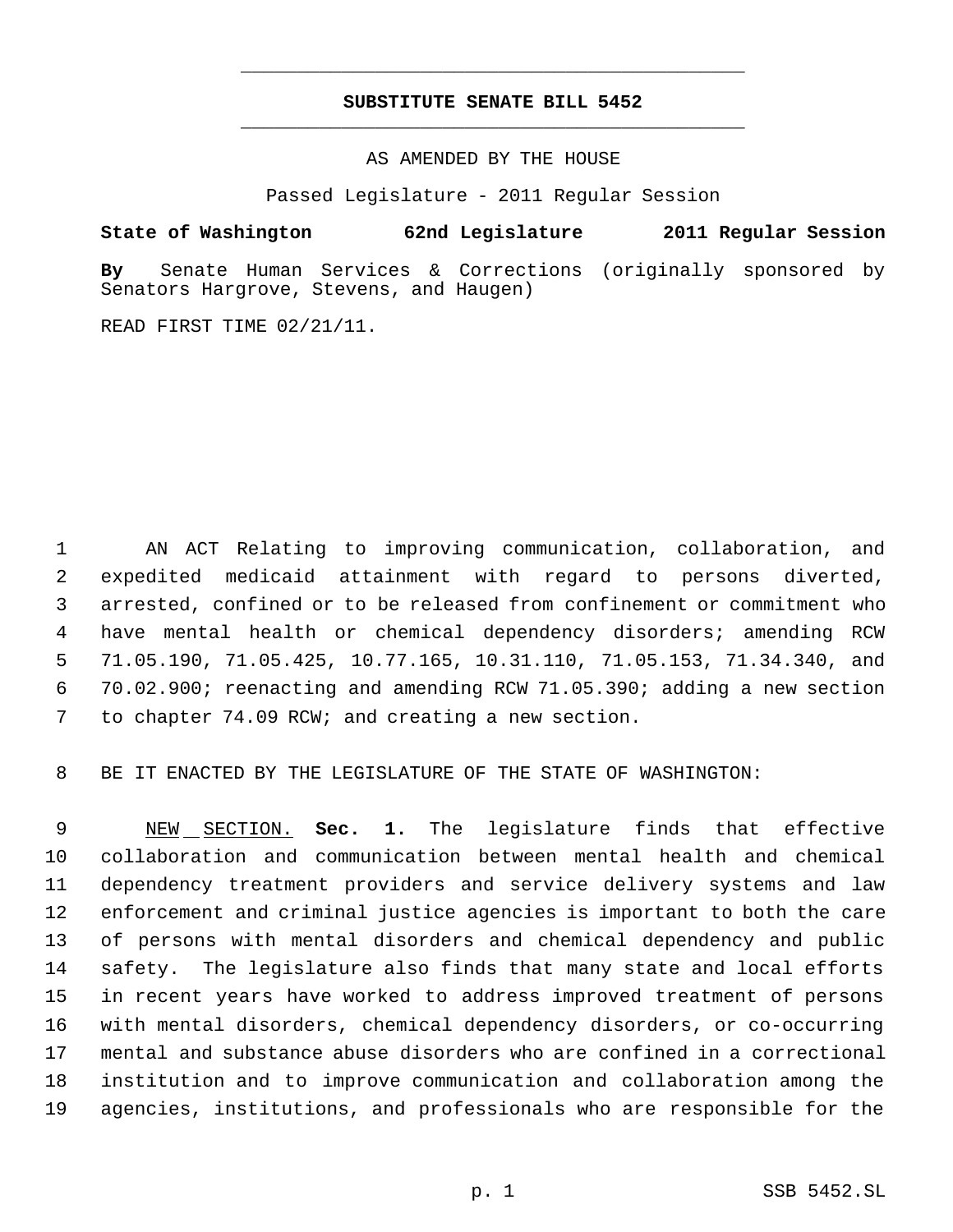care or custody of those persons. While numerous laws have been enacted to clarify the appropriate sharing of information between those agencies, institutions, and professionals, the legislature finds further clarification will continue to aide and improve the care of those persons and augment public safety.

 NEW SECTION. **Sec. 2.** A new section is added to chapter 74.09 RCW to read as follows:

 It is permissible to provide to a correctional institution, as defined in RCW 9.94.049, with the fact, place, and date of an involuntary commitment and the fact and date of discharge or release of a person who has been involuntarily committed under chapter 71.05 or 71.34 RCW, without a person's consent, in the course of the implementation and use of the department's postinstitutional medical assistance system supporting the expedited medical determinations and medical suspensions as provided in RCW 74.09.555. Disclosure under this section is mandatory for the purposes of the health insurance portability and accountability act.

 **Sec. 3.** RCW 71.05.190 and 1997 c 112 s 13 are each amended to read as follows:

 If the person is not approved for admission by a facility providing seventy-two hour evaluation and treatment, and the individual has not been arrested, the facility shall furnish transportation, if not otherwise available, for the person to his or her place of residence or other appropriate place. If the individual has been arrested, the evaluation and treatment facility shall detain the individual for not 26 more than eight hours at the request of the peace officer. The 27 facility shall make reasonable attempts to contact the requesting peace 28 officer during this time to inform the peace officer that the person is 29 not approved for admission in order to enable a peace officer to return to the facility and take the individual back into custody.

 **Sec. 4.** RCW 71.05.390 and 2009 c 320 s 3 and 2009 c 217 s 6 are each reenacted and amended to read as follows:

 Except as provided in this section, RCW 71.05.445, 71.05.630, 70.96A.150, 71.05.385, section 2 of this act, or pursuant to a valid release under RCW 70.02.030, the fact of admission and all information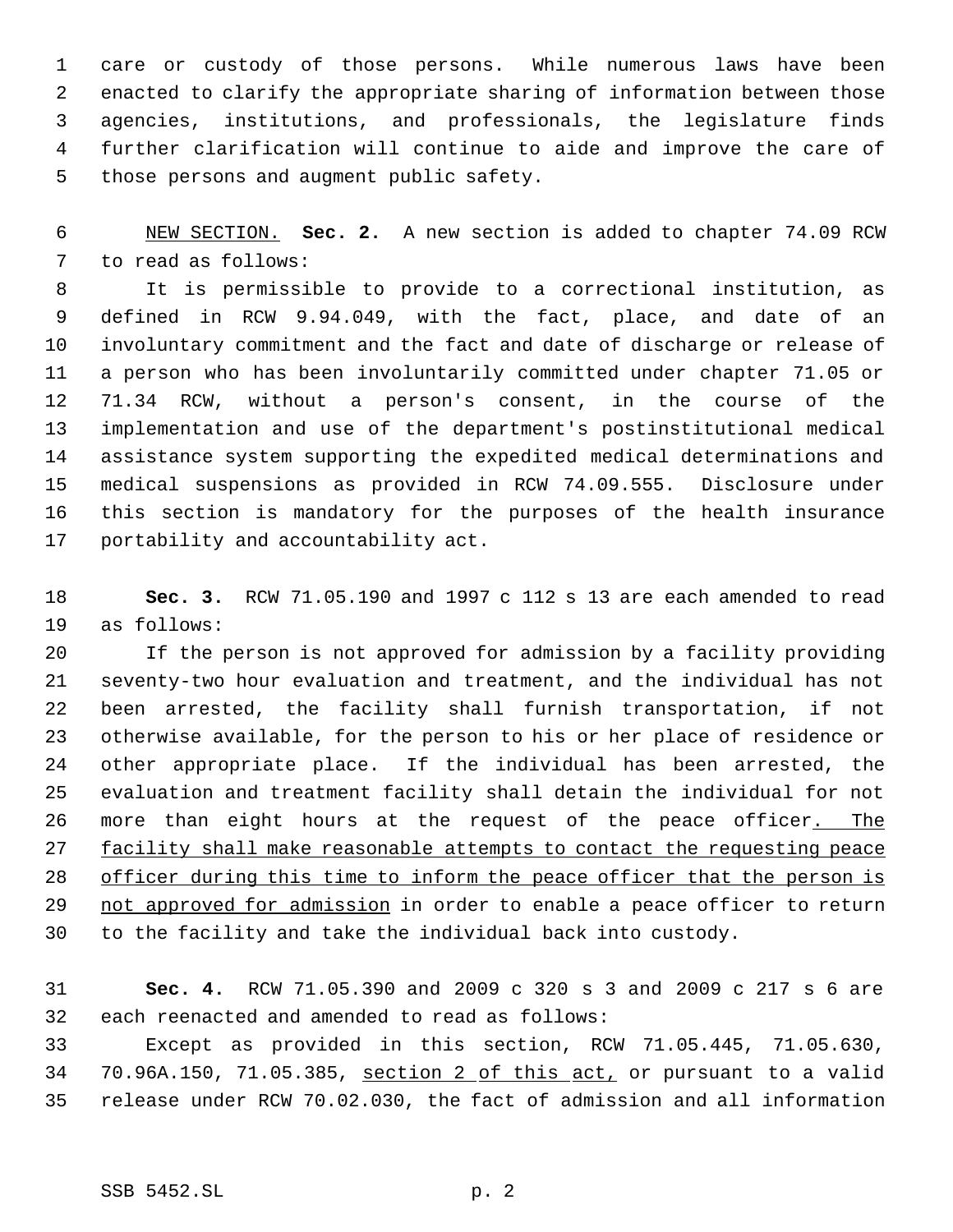and records compiled, obtained, or maintained in the course of providing services to either voluntary or involuntary recipients of services at public or private agencies shall be confidential.

Information and records may be disclosed only:

 (1) In communications between qualified professional persons to meet the requirements of this chapter, in the provision of services or appropriate referrals, or in the course of guardianship proceedings. The consent of the person, or his or her personal representative or guardian, shall be obtained before information or records may be disclosed by a professional person employed by a facility unless provided to a professional person:

(a) Employed by the facility;

(b) Who has medical responsibility for the patient's care;

(c) Who is a designated mental health professional;

(d) Who is providing services under chapter 71.24 RCW;

 (e) Who is employed by a state or local correctional facility where 17 the person is confined or supervised; or

 (f) Who is providing evaluation, treatment, or follow-up services under chapter 10.77 RCW.

 (2) When the communications regard the special needs of a patient and the necessary circumstances giving rise to such needs and the disclosure is made by a facility providing services to the operator of a facility in which the patient resides or will reside.

 (3)(a) When the person receiving services, or his or her guardian, designates persons to whom information or records may be released, or if the person is a minor, when his or her parents make such designation.

 (b) A public or private agency shall release to a person's next of kin, attorney, personal representative, guardian, or conservator, if any:

 (i) The information that the person is presently a patient in the facility or that the person is seriously physically ill;

 (ii) A statement evaluating the mental and physical condition of the patient, and a statement of the probable duration of the patient's confinement, if such information is requested by the next of kin, attorney, personal representative, guardian, or conservator; and

(iii) Such other information requested by the next of kin or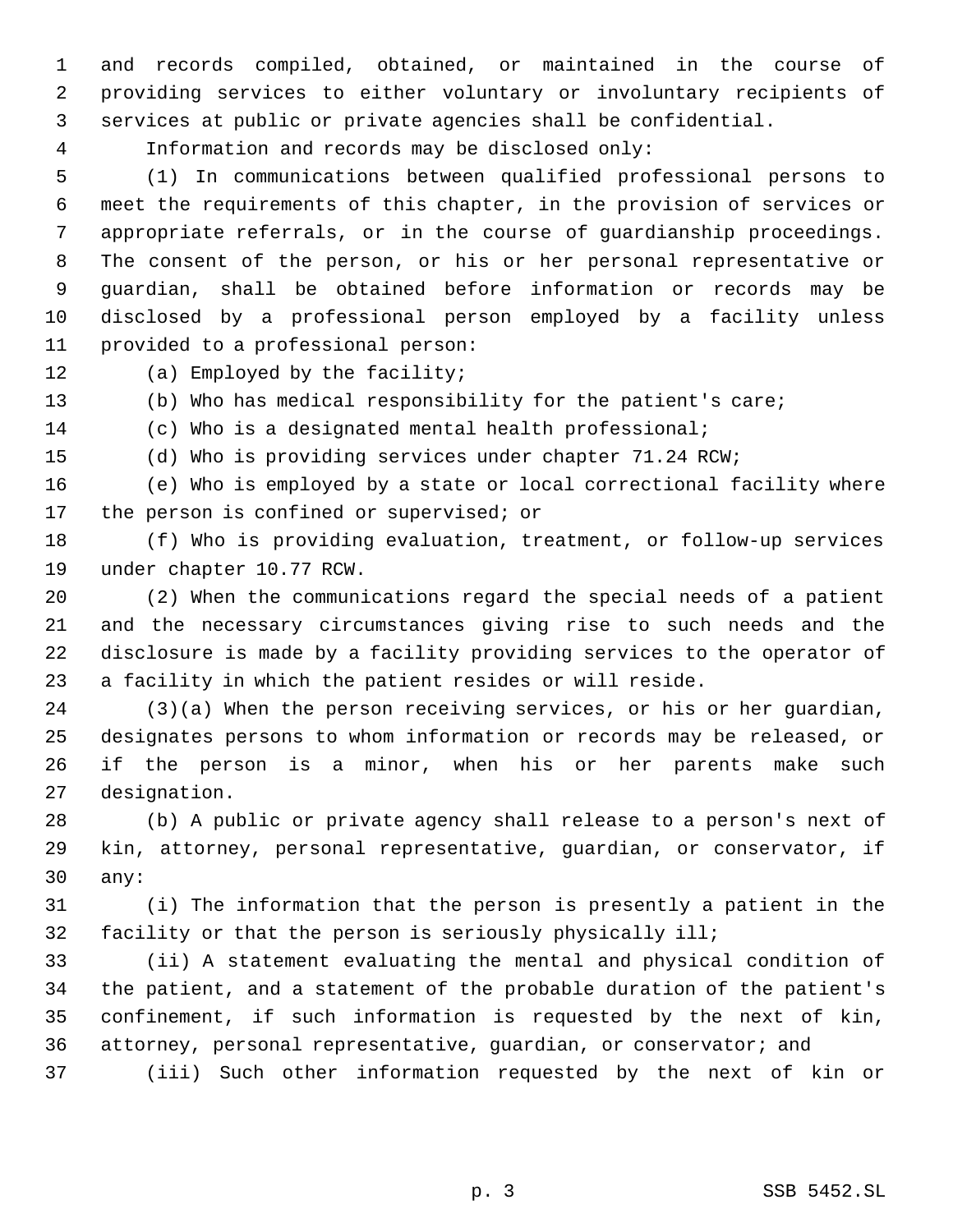attorney as may be necessary to decide whether or not proceedings should be instituted to appoint a guardian or conservator.

 (4) To the extent necessary for a recipient to make a claim, or for a claim to be made on behalf of a recipient for aid, insurance, or medical assistance to which he or she may be entitled.

 (5)(a) For either program evaluation or research, or both: PROVIDED, That the secretary adopts rules for the conduct of the evaluation or research, or both. Such rules shall include, but need not be limited to, the requirement that all evaluators and researchers must sign an oath of confidentiality substantially as follows:

 "As a condition of conducting evaluation or research concerning persons who have received services from (fill in the facility, agency, 13 or person) I, . . . . . . . . , agree not to divulge, publish, or otherwise make known to unauthorized persons or the public any information obtained in the course of such evaluation or research regarding persons who have received services such that the person who received such services is identifiable.

 I recognize that unauthorized release of confidential information may subject me to civil liability under the provisions of state law.

/s/ . . . . . . . . . . . . . . . . . . . . ."

 (b) Nothing in this chapter shall be construed to prohibit the compilation and publication of statistical data for use by government or researchers under standards, including standards to assure maintenance of confidentiality, set forth by the secretary.

 (6)(a) To the courts as necessary to the administration of this chapter or to a court ordering an evaluation or treatment under chapter 10.77 RCW solely for the purpose of preventing the entry of any evaluation or treatment order that is inconsistent with any order entered under this chapter.

 (b) To a court or its designee in which a motion under chapter 10.77 RCW has been made for involuntary medication of a defendant for the purpose of competency restoration.

 (c) Disclosure under this subsection is mandatory for the purpose of the health insurance portability and accountability act.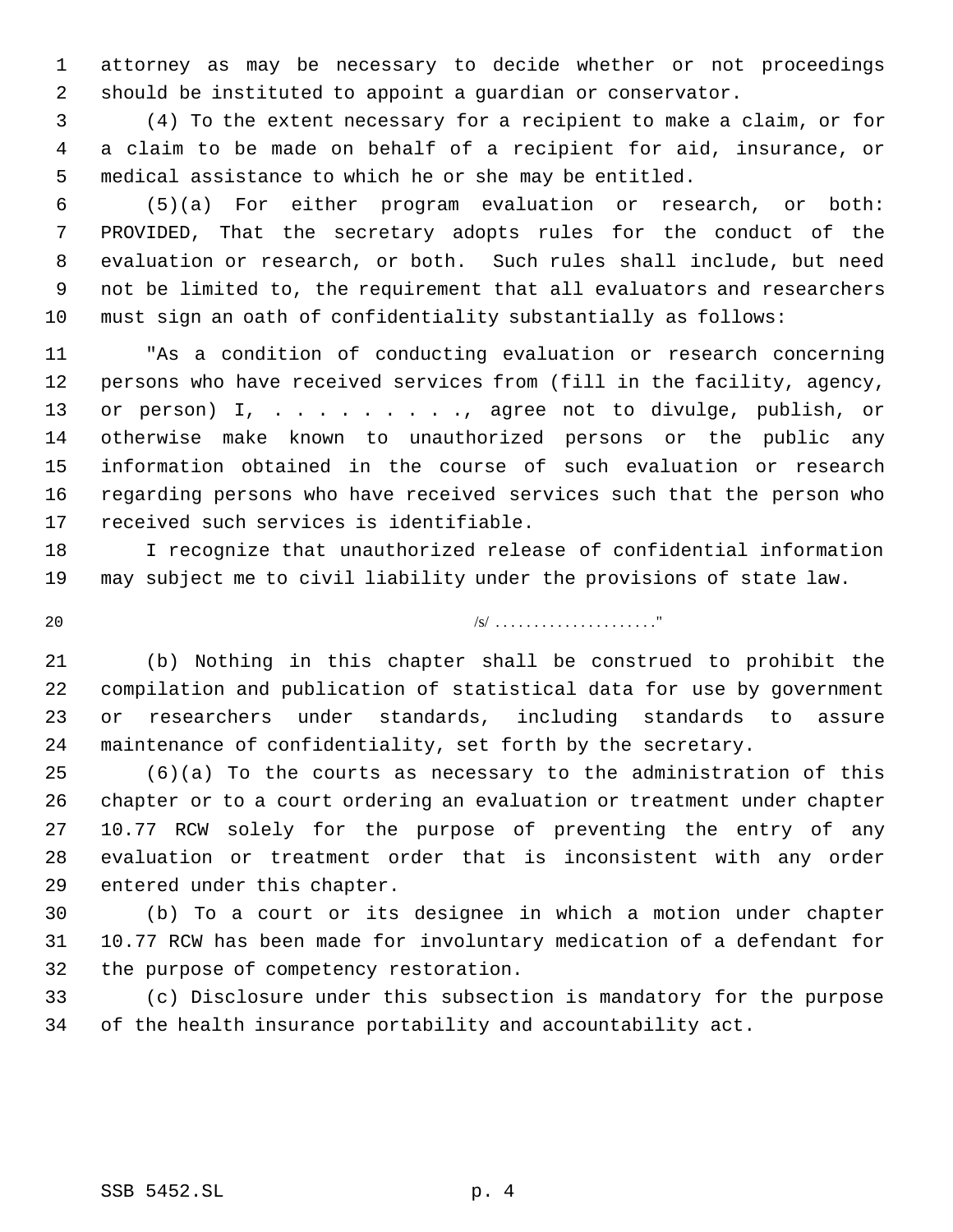(7)(a) When a mental health professional is requested by a representative of a law enforcement or corrections agency, including a police officer, sheriff, community corrections officer, a municipal attorney, or prosecuting attorney to undertake an investigation or provide treatment under RCW 71.05.150, 10.31.110, or 71.05.153, the mental health professional shall, if requested to do so, advise the representative in writing of the results of the investigation including a statement of reasons for the decision to detain or release the person investigated. Such written report shall be submitted within seventy- two hours of the completion of the investigation or the request from the law enforcement or corrections representative, whichever occurs later.

 (b) Disclosure under this subsection is mandatory for the purposes of the health insurance portability and accountability act.

(8) To the attorney of the detained person.

 (9) To the prosecuting attorney as necessary to carry out the responsibilities of the office under RCW 71.05.330(2) and 71.05.340(1)(b) and 71.05.335. The prosecutor shall be provided access to records regarding the committed person's treatment and prognosis, medication, behavior problems, and other records relevant to the issue of whether treatment less restrictive than inpatient treatment is in the best interest of the committed person or others. Information shall be disclosed only after giving notice to the committed person and the person's counsel.

 (10)(a) To appropriate law enforcement agencies and to a person, when the identity of the person is known to the public or private agency, whose health and safety has been threatened, or who is known to have been repeatedly harassed, by the patient. The person may designate a representative to receive the disclosure. The disclosure shall be made by the professional person in charge of the public or private agency or his or her designee and shall include the dates of commitment, admission, discharge, or release, authorized or unauthorized absence from the agency's facility, and only such other information that is pertinent to the threat or harassment. The decision to disclose or not shall not result in civil liability for the agency or its employees so long as the decision was reached in good faith and without gross negligence.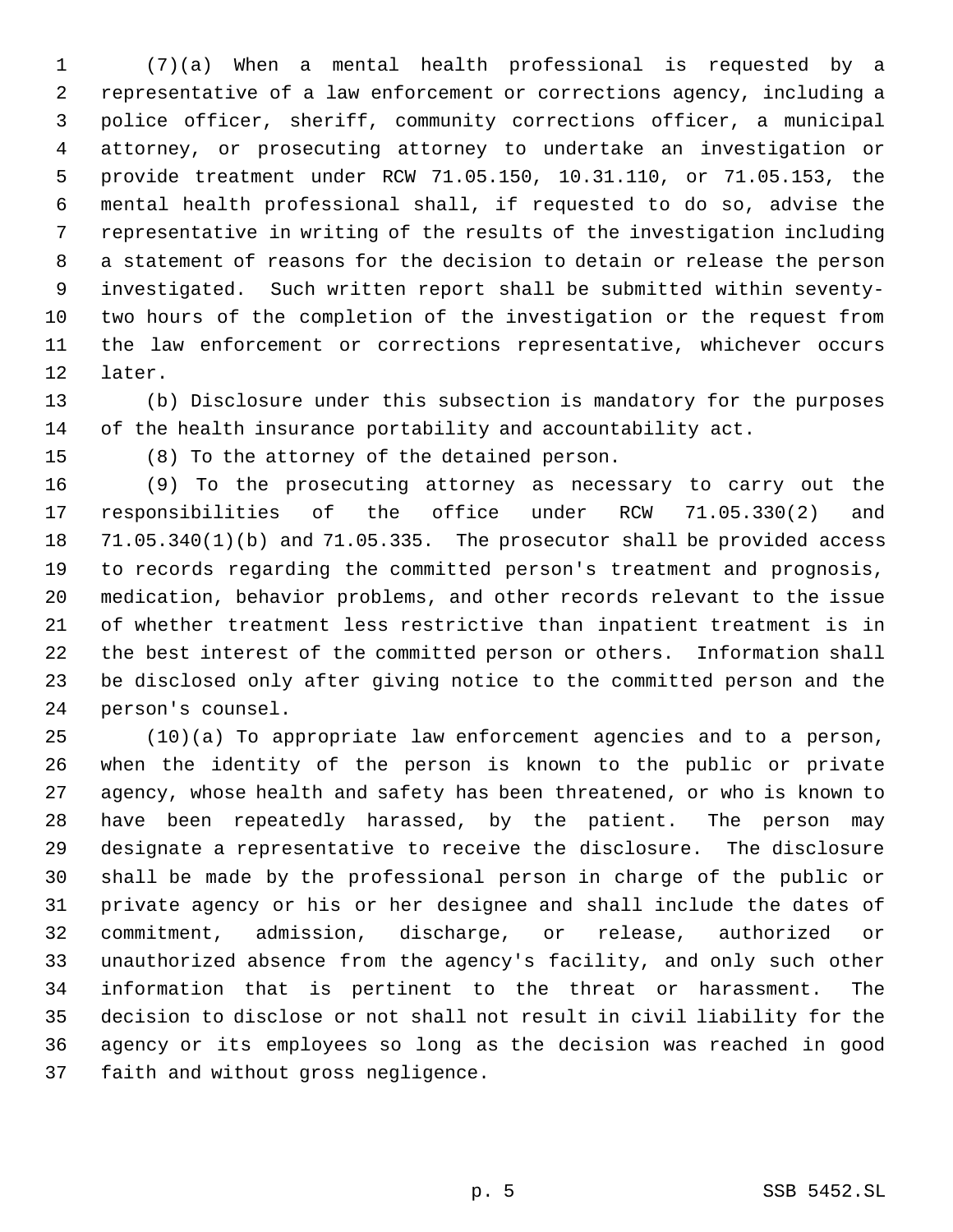(b) Disclosure under this subsection is mandatory for the purposes of the health insurance portability and accountability act.

 (11)(a) To appropriate corrections and law enforcement agencies all necessary and relevant information in the event of a crisis or emergent situation that poses a significant and imminent risk to the public. The decision to disclose or not shall not result in civil liability for the mental health service provider or its employees so long as the decision was reached in good faith and without gross negligence.

 (b) Disclosure under this subsection is mandatory for the purposes of the health insurance portability and accountability act.

 (12) To the persons designated in RCW 71.05.425 and 71.05.385 for the purposes described in those sections.

 (13) Civil liability and immunity for the release of information about a particular person who is committed to the department under RCW 71.05.280(3) and 71.05.320(3)(c) after dismissal of a sex offense as defined in RCW 9.94A.030, is governed by RCW 4.24.550.

 (14) Upon the death of a person, his or her next of kin, personal representative, guardian, or conservator, if any, shall be notified.

 Next of kin who are of legal age and competent shall be notified under this section in the following order: Spouse, parents, children, brothers and sisters, and other relatives according to the degree of relation. Access to all records and information compiled, obtained, or maintained in the course of providing services to a deceased patient shall be governed by RCW 70.02.140.

 (15) To the department of health for the purposes of determining compliance with state or federal licensure, certification, or registration rules or laws. However, the information and records obtained under this subsection are exempt from public inspection and copying pursuant to chapter 42.56 RCW.

 (16) To mark headstones or otherwise memorialize patients interred at state hospital cemeteries. The department of social and health services shall make available the name, date of birth, and date of death of patients buried in state hospital cemeteries fifty years after the death of a patient.

 (17) To law enforcement officers and to prosecuting attorneys as are necessary to enforce RCW 9.41.040(2)(a)(ii). The extent of information that may be released is limited as follows: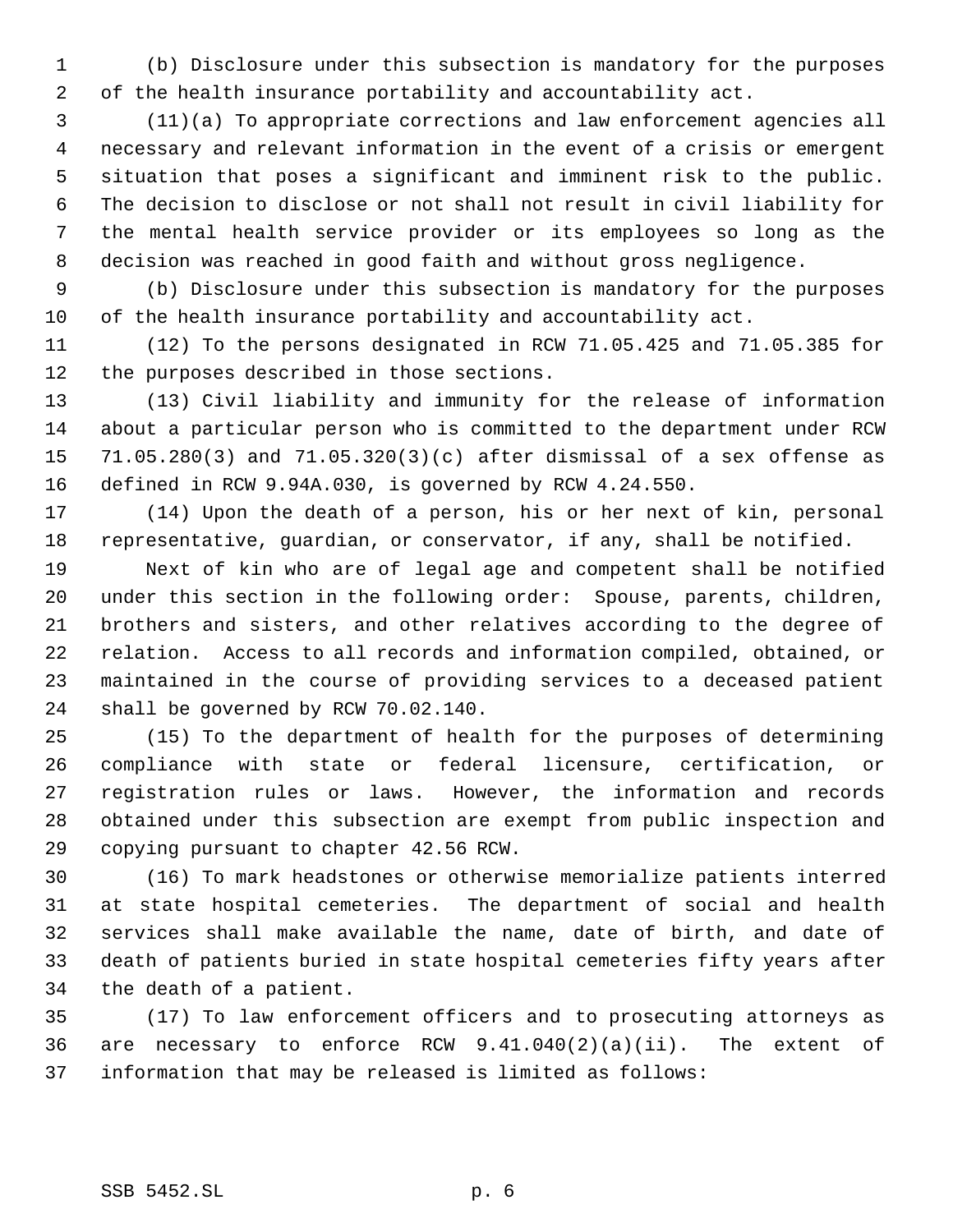(a) Only the fact, place, and date of involuntary commitment, an official copy of any order or orders of commitment, and an official copy of any written or oral notice of ineligibility to possess a firearm that was provided to the person pursuant to RCW 9.41.047(1), shall be disclosed upon request;

 (b) The law enforcement and prosecuting attorneys may only release the information obtained to the person's attorney as required by court rule and to a jury or judge, if a jury is waived, that presides over any trial at which the person is charged with violating RCW 9.41.040(2)(a)(ii);

 (c) Disclosure under this subsection is mandatory for the purposes of the health insurance portability and accountability act.

 (18) When a patient would otherwise be subject to the provisions of this section and disclosure is necessary for the protection of the patient or others due to his or her unauthorized disappearance from the facility, and his or her whereabouts is unknown, notice of such disappearance, along with relevant information, may be made to relatives, the department of corrections when the person is under the supervision of the department, and governmental law enforcement agencies designated by the physician or psychiatric advanced registered nurse practitioner in charge of the patient or the professional person in charge of the facility, or his or her professional designee.

 Except as otherwise provided in this chapter, the uniform health care information act, chapter 70.02 RCW, applies to all records and information compiled, obtained, or maintained in the course of providing services.

 (19) The fact of admission, as well as all records, files, evidence, findings, or orders made, prepared, collected, or maintained pursuant to this chapter shall not be admissible as evidence in any legal proceeding outside this chapter without the written consent of the person who was the subject of the proceeding except as provided in RCW 71.05.385, in a subsequent criminal prosecution of a person committed pursuant to RCW 71.05.280(3) or 71.05.320(3)(c) on charges that were dismissed pursuant to chapter 10.77 RCW due to incompetency to stand trial, in a civil commitment proceeding pursuant to chapter 71.09 RCW, or, in the case of a minor, a guardianship or dependency proceeding. The records and files maintained in any court proceeding pursuant to this chapter shall be confidential and available subsequent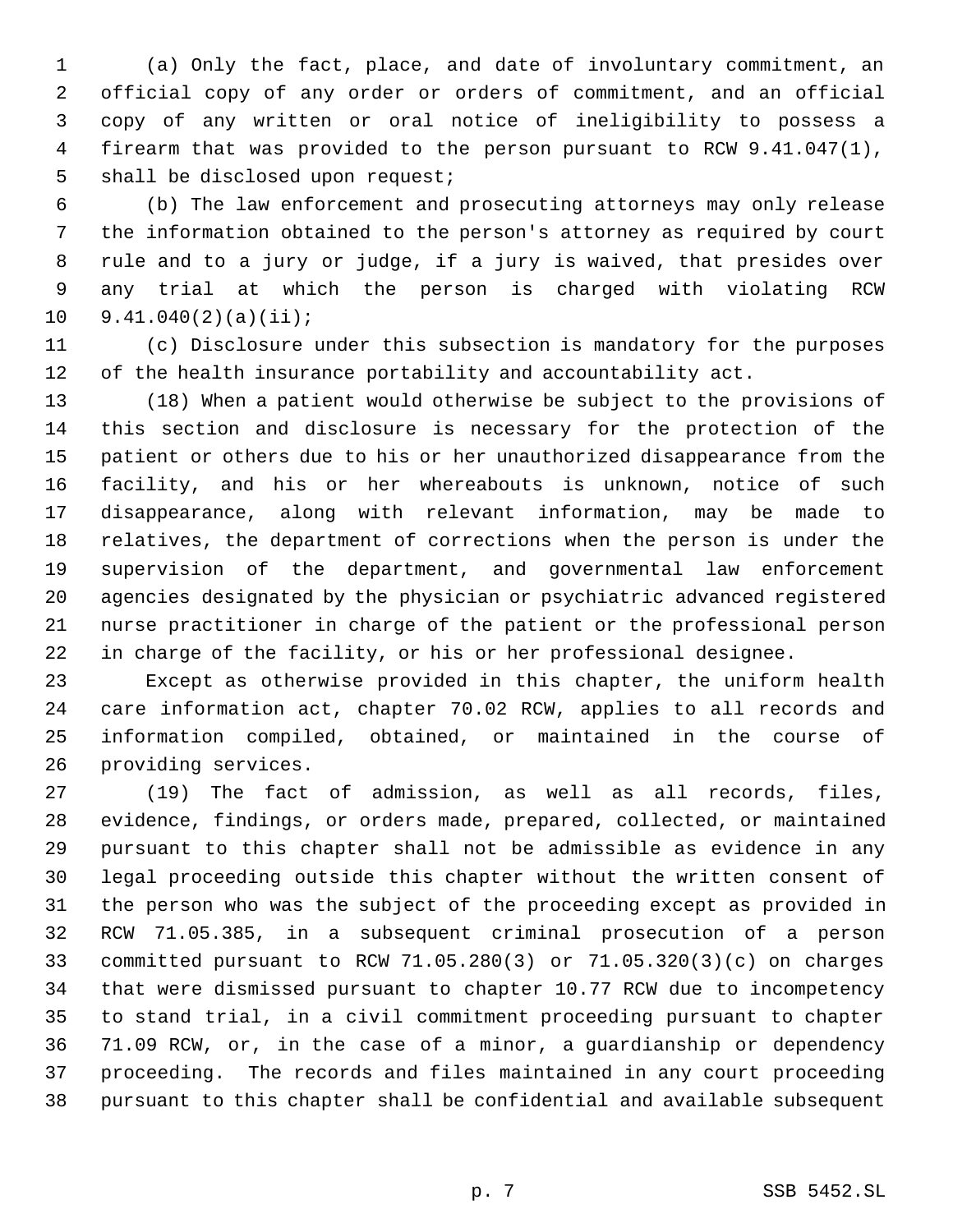to such proceedings only to the person who was the subject of the proceeding or his or her attorney. In addition, the court may order the subsequent release or use of such records or files only upon good cause shown if the court finds that appropriate safeguards for strict confidentiality are and will be maintained.

 **Sec. 5.** RCW 71.05.425 and 2009 c 521 s 158 are each amended to read as follows:

 (1)(a) Except as provided in subsection (2) of this section, at the earliest possible date, and in no event later than thirty days before conditional release, final release, authorized leave under RCW 71.05.325(2), or transfer to a facility other than a state mental hospital, the superintendent shall send written notice of conditional release, release, authorized leave, or transfer of a person committed under RCW 71.05.280(3) or 71.05.320(3)(c) following dismissal of a sex, violent, or felony harassment offense pursuant to RCW 10.77.086(4) to the following:

 (i) The chief of police of the city, if any, in which the person will reside; and

(ii) The sheriff of the county in which the person will reside.

 (b) The same notice as required by (a) of this subsection shall be sent to the following, if such notice has been requested in writing about a specific person committed under RCW 71.05.280(3) or 71.05.320(3)(c) following dismissal of a sex, violent, or felony harassment offense pursuant to RCW 10.77.086(4):

 (i) The victim of the sex, violent, or felony harassment offense that was dismissed pursuant to RCW 10.77.086(4) preceding commitment under RCW 71.05.280(3) or 71.05.320(3)(c) or the victim's next of kin if the crime was a homicide;

 (ii) Any witnesses who testified against the person in any court 30 proceedings; ((and))

 (iii) Any person specified in writing by the prosecuting attorney. Information regarding victims, next of kin, or witnesses requesting the notice, information regarding any other person specified in writing by the prosecuting attorney to receive the notice, and the notice are confidential and shall not be available to the person committed under 36 this chapter<sub>j</sub> and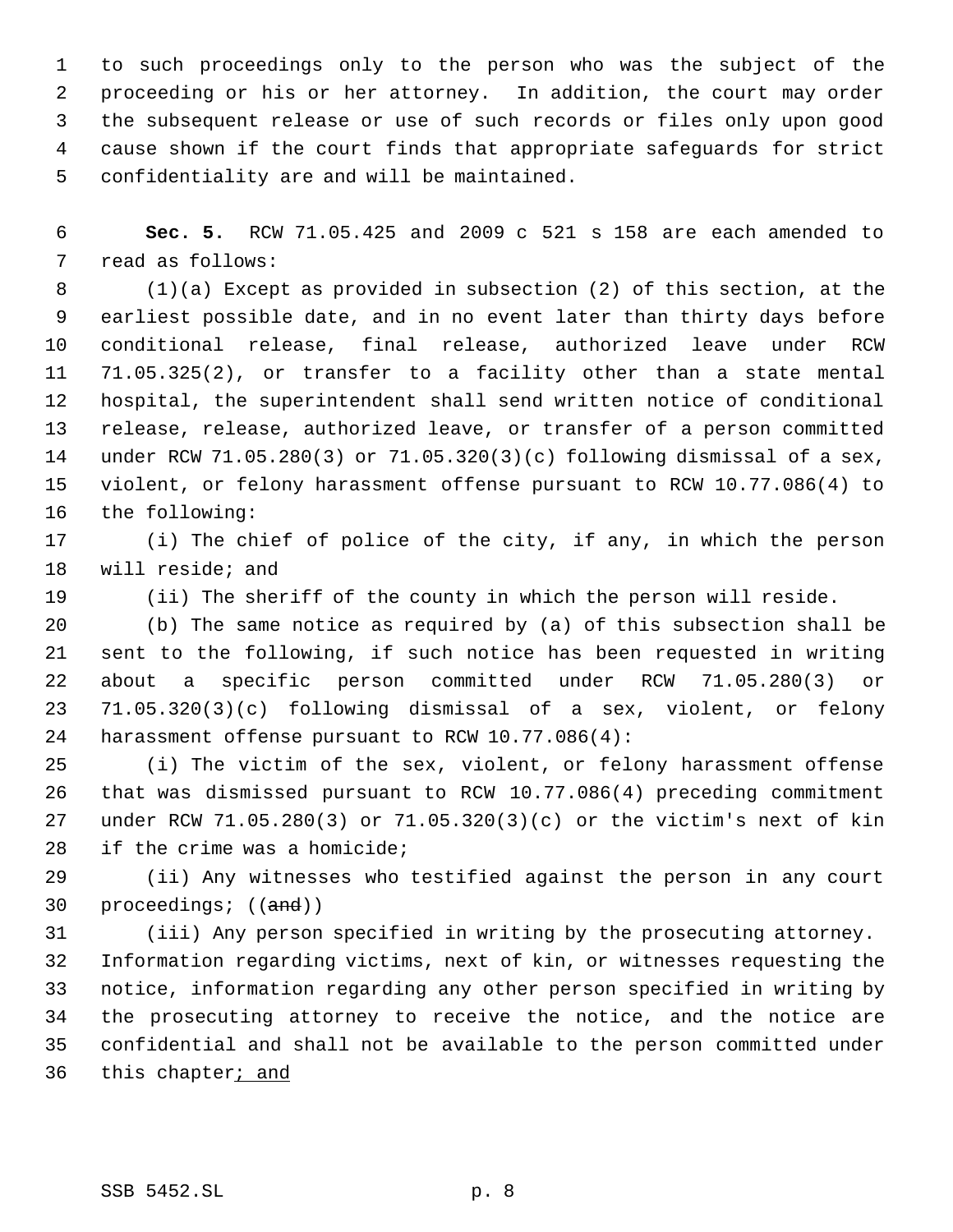(iv) The chief of police of the city, if any, and the sheriff of 2 the county, if any, which had jurisdiction of the person on the date of the applicable offense.

 (c) The thirty-day notice requirements contained in this subsection shall not apply to emergency medical transfers.

 (d) The existence of the notice requirements in this subsection will not require any extension of the release date in the event the release plan changes after notification.

 (2) If a person committed under RCW 71.05.280(3) or 71.05.320(3)(c) following dismissal of a sex, violent, or felony harassment offense pursuant to RCW 10.77.086(4) escapes, the superintendent shall immediately notify, by the most reasonable and expedient means available, the chief of police of the city and the sheriff of the county in which the person escaped and in which the person resided immediately before the person's arrest. If previously requested, the superintendent shall also notify the witnesses and the victim of the sex, violent, or felony harassment offense that was dismissed pursuant to RCW 10.77.086(4) preceding commitment under RCW 71.05.280(3) or 71.05.320(3) or the victim's next of kin if the crime was a homicide. In addition, the secretary shall also notify appropriate parties pursuant to RCW 71.05.390(18). If the person is recaptured, the superintendent shall send notice to the persons designated in this subsection as soon as possible but in no event later than two working days after the department learns of such recapture.

 (3) If the victim, the victim's next of kin, or any witness is under the age of sixteen, the notice required by this section shall be sent to the parent or legal guardian of the child.

 (4) The superintendent shall send the notices required by this chapter to the last address provided to the department by the requesting party. The requesting party shall furnish the department with a current address.

 (5) For purposes of this section the following terms have the following meanings:

(a) "Violent offense" means a violent offense under RCW 9.94A.030;

(b) "Sex offense" means a sex offense under RCW 9.94A.030;

 (c) "Next of kin" means a person's spouse, state registered domestic partner, parents, siblings, and children;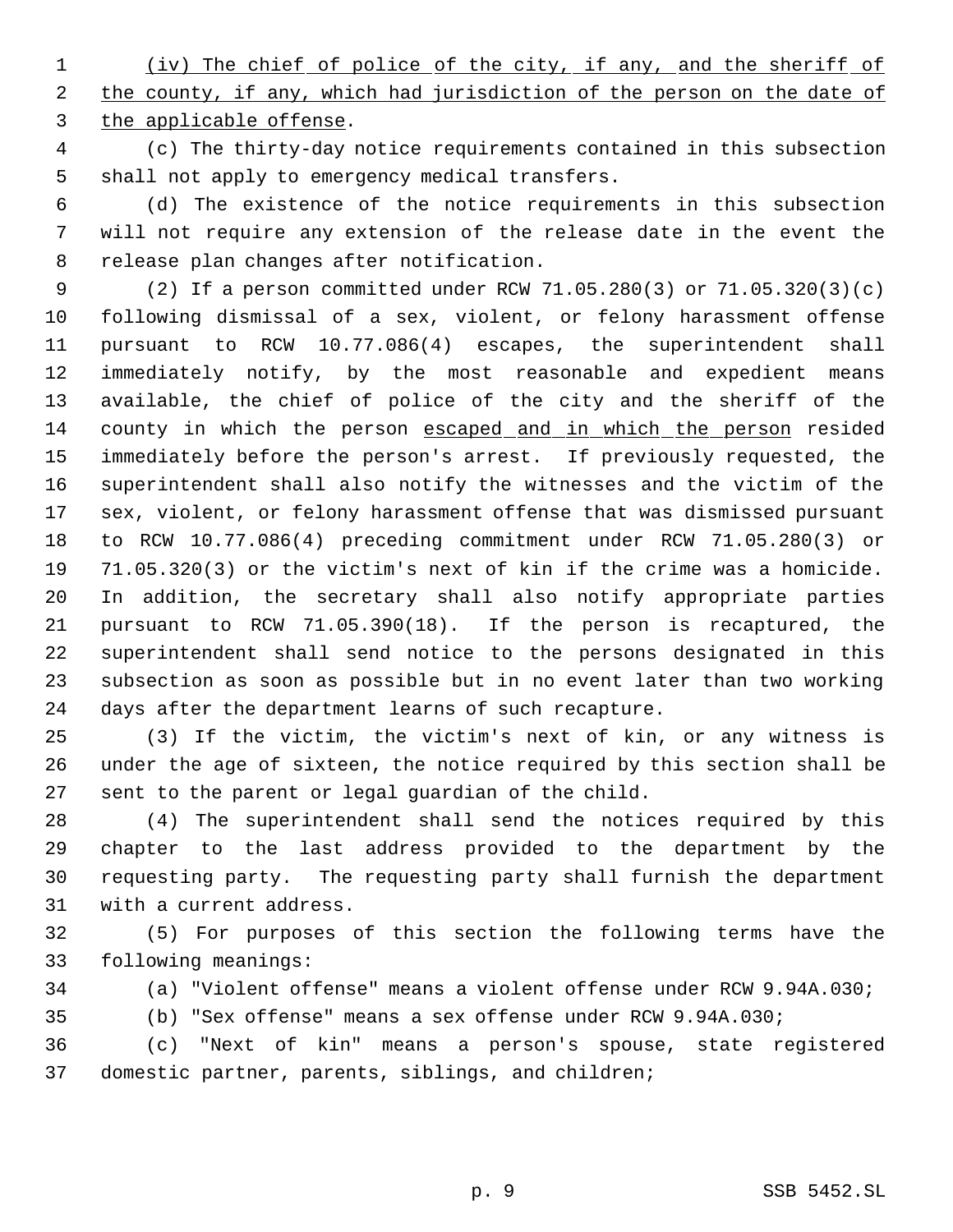(d) "Felony harassment offense" means a crime of harassment as defined in RCW 9A.46.060 that is a felony.

 **Sec. 6.** RCW 10.77.165 and 2010 c 28 s 1 are each amended to read as follows:

 (1) In the event of an escape by a person committed under this chapter from a state facility or the disappearance of such a person on conditional release or other authorized absence, the superintendent shall provide notification of the person's escape or disappearance for the public's safety or to assist in the apprehension of the person.

(a) The superintendent shall notify:

 (i) State and local law enforcement officers located in the city 12 and county where the person escaped and in the city and county which had jurisdiction of the person on the date of the applicable offense;

(ii) Other appropriate governmental agencies; and

(iii) The person's relatives.

 (b) The superintendent shall provide the same notification as required by (a) of this subsection to the following, if such notice has been requested in writing about a specific person committed under this chapter:

 (i) The victim of the crime for which the person was convicted or the victim's next of kin if the crime was a homicide;

 (ii) Any witnesses who testified against the person in any court proceedings if the person was charged with a violent offense; and

(iii) Any other appropriate persons.

 (2) Information regarding victims, next of kin, or witnesses requesting the notice, information regarding any other person specified in writing by the prosecuting attorney to receive the notice, and the notice are confidential and shall not be available to the person committed under this chapter.

 (3) The notice provisions of this section are in addition to those provided in RCW 10.77.205.

 **Sec. 7.** RCW 10.31.110 and 2007 c 375 s 2 are each amended to read as follows:

 (1) When a police officer has reasonable cause to believe that the individual has committed acts constituting a nonfelony crime that is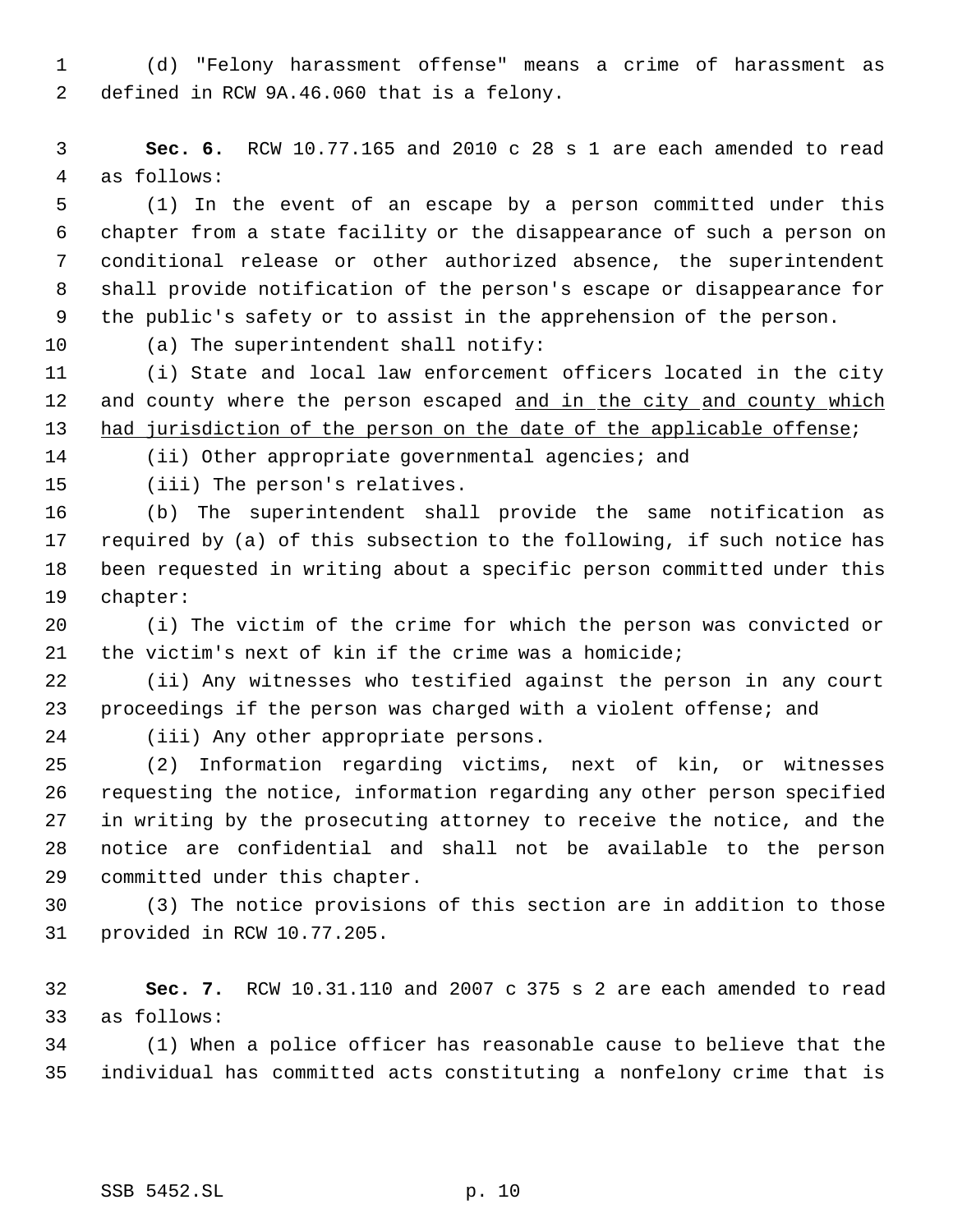not a serious offense as identified in RCW 10.77.092 and the individual is known by history or consultation with the regional support network to suffer from a mental disorder, the arresting officer may:

 (a) Take the individual to a crisis stabilization unit as defined in RCW 71.05.020(6). Individuals delivered to a crisis stabilization unit pursuant to this section may be held by the facility for a period 7 of up to twelve hours((: PROVIDED, that they are)). The individual 8 must be examined by a mental health professional within three hours of 9 ((their)) arrival;

 (b) Refer the individual to a mental health professional for evaluation for initial detention and proceeding under chapter 71.05 RCW; or

 (c) Release the individual upon agreement to voluntary participation in outpatient treatment.

15 (2) If the individual is released to the community, the mental 16 health provider shall inform the arresting officer of the release 17 within a reasonable period of time after the release if the arresting officer has specifically requested notification and provided contact information to the provider.

 (3) In deciding whether to refer the individual to treatment under this section, the police officer shall be guided by standards mutually agreed upon with the prosecuting authority, which address, at a minimum, the length, seriousness, and recency of the known criminal history of the individual, the mental health history of the individual, where available, and the circumstances surrounding the commission of the alleged offense.

27 ( $(\langle 3 \rangle)$ ) (4) Any agreement to participate in treatment shall not require individuals to stipulate to any of the alleged facts regarding the criminal activity as a prerequisite to participation in a mental health treatment alternative. The agreement is inadmissible in any criminal or civil proceeding. The agreement does not create immunity from prosecution for the alleged criminal activity.

33  $((4+))$  (5) If an individual violates such agreement and the mental health treatment alternative is no longer appropriate:

 (a) The mental health provider shall inform the referring law enforcement agency of the violation; and

 (b) The original charges may be filed or referred to the prosecutor, as appropriate, and the matter may proceed accordingly.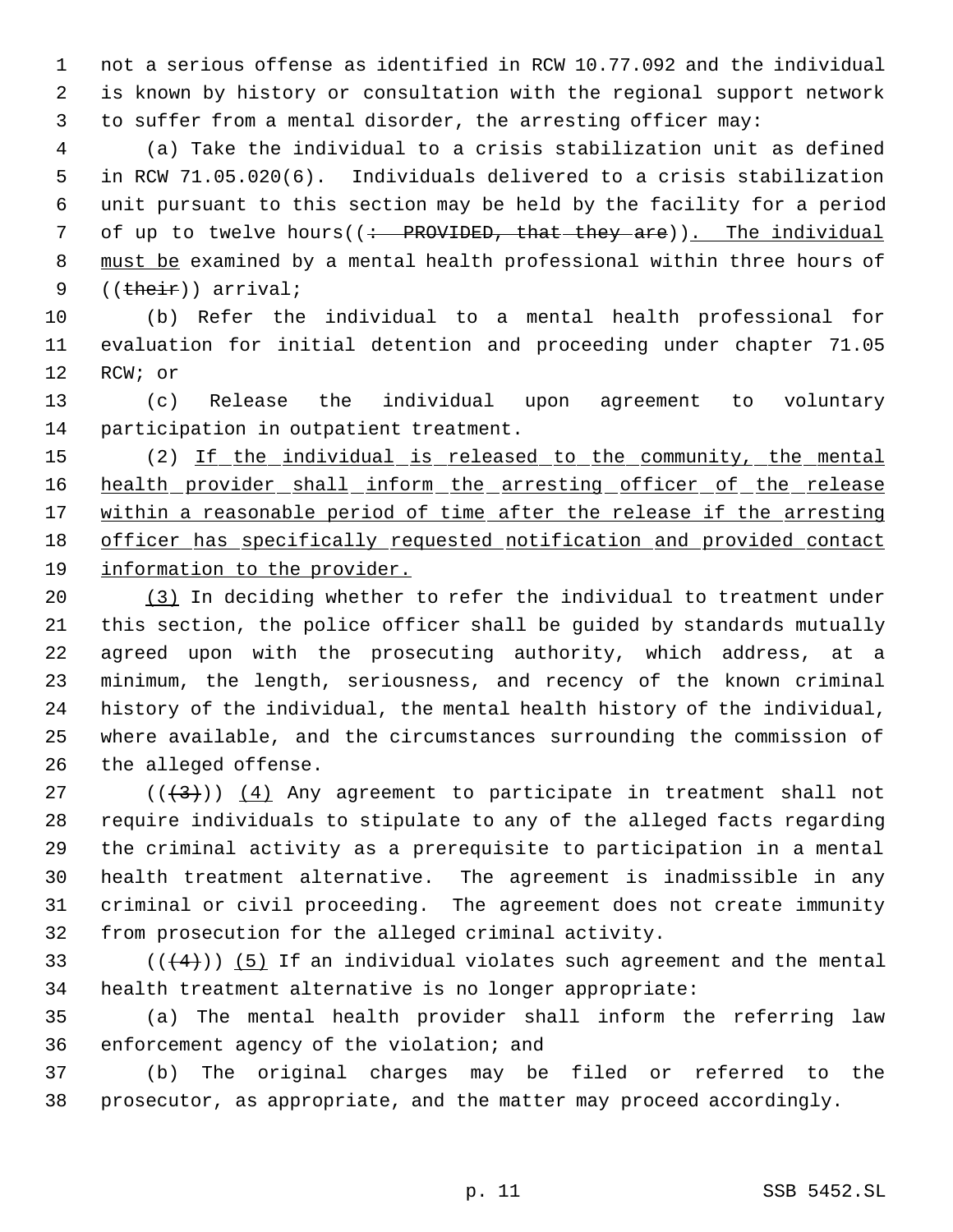$((\{5\})$   $(6)$  The police officer is immune from liability for any good faith conduct under this section.

 **Sec. 8.** RCW 71.05.153 and 2007 c 375 s 8 are each amended to read as follows:

 (1) When a designated mental health professional receives information alleging that a person, as the result of a mental disorder, presents an imminent likelihood of serious harm, or is in imminent danger because of being gravely disabled, after investigation and evaluation of the specific facts alleged and of the reliability and credibility of the person or persons providing the information if any, the designated mental health professional may take such person, or cause by oral or written order such person to be taken into emergency custody in an evaluation and treatment facility for not more than seventy-two hours as described in RCW 71.05.180.

 (2) A peace officer may take or cause such person to be taken into custody and immediately delivered to a crisis stabilization unit, an evaluation and treatment facility, or the emergency department of a local hospital under the following circumstances:

(a) Pursuant to subsection (1) of this section; or

 (b) When he or she has reasonable cause to believe that such person is suffering from a mental disorder and presents an imminent likelihood of serious harm or is in imminent danger because of being gravely disabled.

 (3) Persons delivered to a crisis stabilization unit, evaluation and treatment facility, or the emergency department of a local hospital by peace officers pursuant to subsection (2) of this section may be held by the facility for a period of up to twelve hours: PROVIDED, That they are examined by a mental health professional within three hours of their arrival. Within twelve hours of their arrival, the designated mental health professional must determine whether the individual meets detention criteria. If the individual is detained, the designated mental health professional shall file a petition for detention or a supplemental petition as appropriate and commence 34 service on the designated attorney for the detained person. If the individual is released to the community, the mental health provider shall inform the peace officer of the release within a reasonable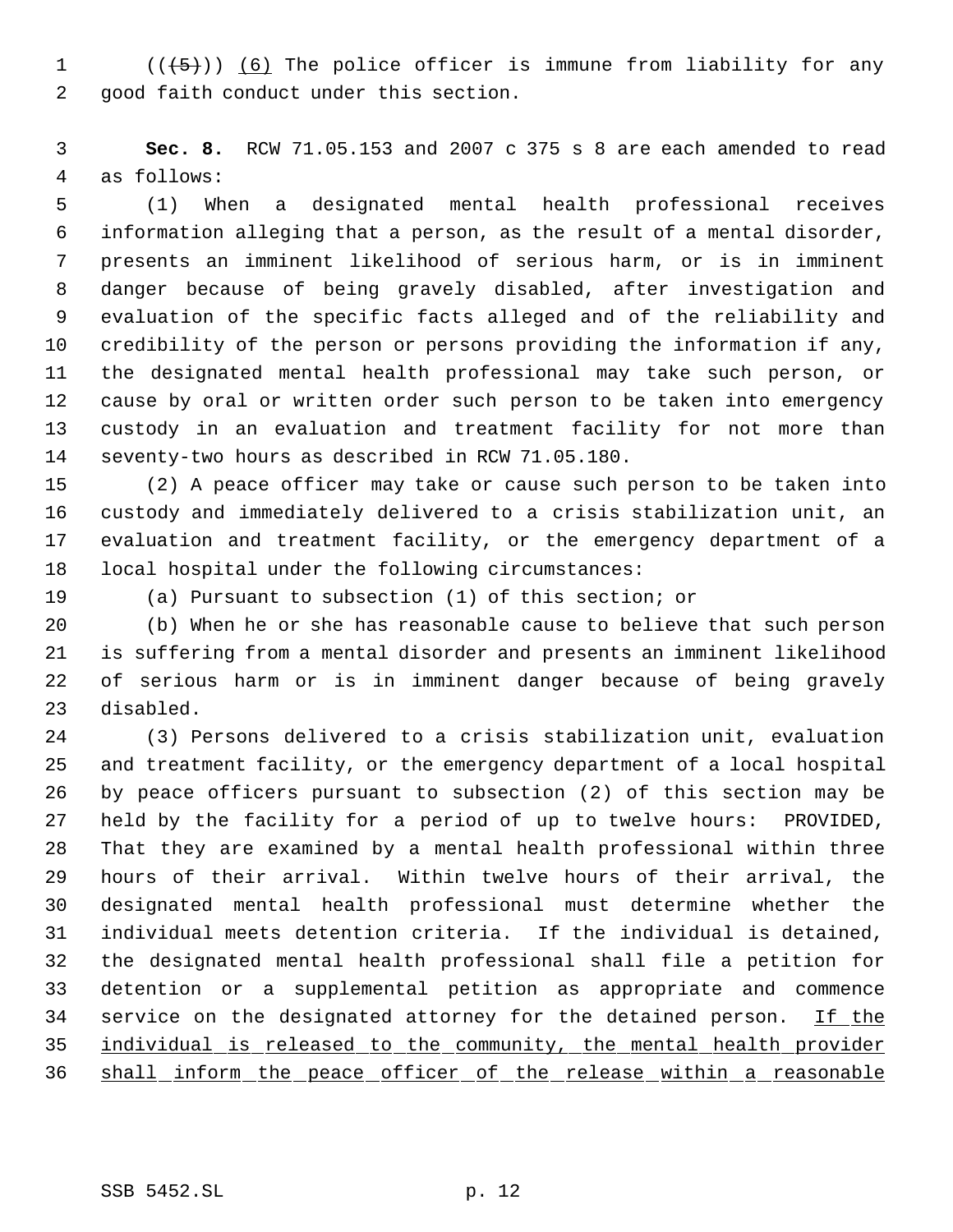1 period of time after the release if the peace officer has specifically

2 requested notification and provided contact information to the

provider.

 **Sec. 9.** RCW 71.34.340 and 2005 c 453 s 6 are each amended to read as follows:

 The fact of admission and all information obtained through treatment under this chapter is confidential. Confidential information may be disclosed only:

 (1) In communications between mental health professionals to meet the requirements of this chapter, in the provision of services to the minor, or in making appropriate referrals;

12 (2) In the course of guardianship or dependency proceedings;

(3) To persons with medical responsibility for the minor's care;

 (4) To the minor, the minor's parent, and the minor's attorney, subject to RCW 13.50.100;

 (5) When the minor or the minor's parent designates in writing the persons to whom information or records may be released;

 (6) To the extent necessary to make a claim for financial aid, insurance, or medical assistance to which the minor may be entitled or for the collection of fees or costs due to providers for services rendered under this chapter;

 (7) To the courts as necessary to the administration of this chapter;

 (8) To law enforcement officers or public health officers as necessary to carry out the responsibilities of their office. However, only the fact and date of admission, and the date of discharge, the name and address of the treatment provider, if any, and the last known 28 address shall be disclosed upon request;

 (9) To law enforcement officers, public health officers, relatives, and other governmental law enforcement agencies, if a minor has escaped from custody, disappeared from an evaluation and treatment facility, violated conditions of a less restrictive treatment order, or failed to return from an authorized leave, and then only such information as may be necessary to provide for public safety or to assist in the apprehension of the minor. The officers are obligated to keep the information confidential in accordance with this chapter;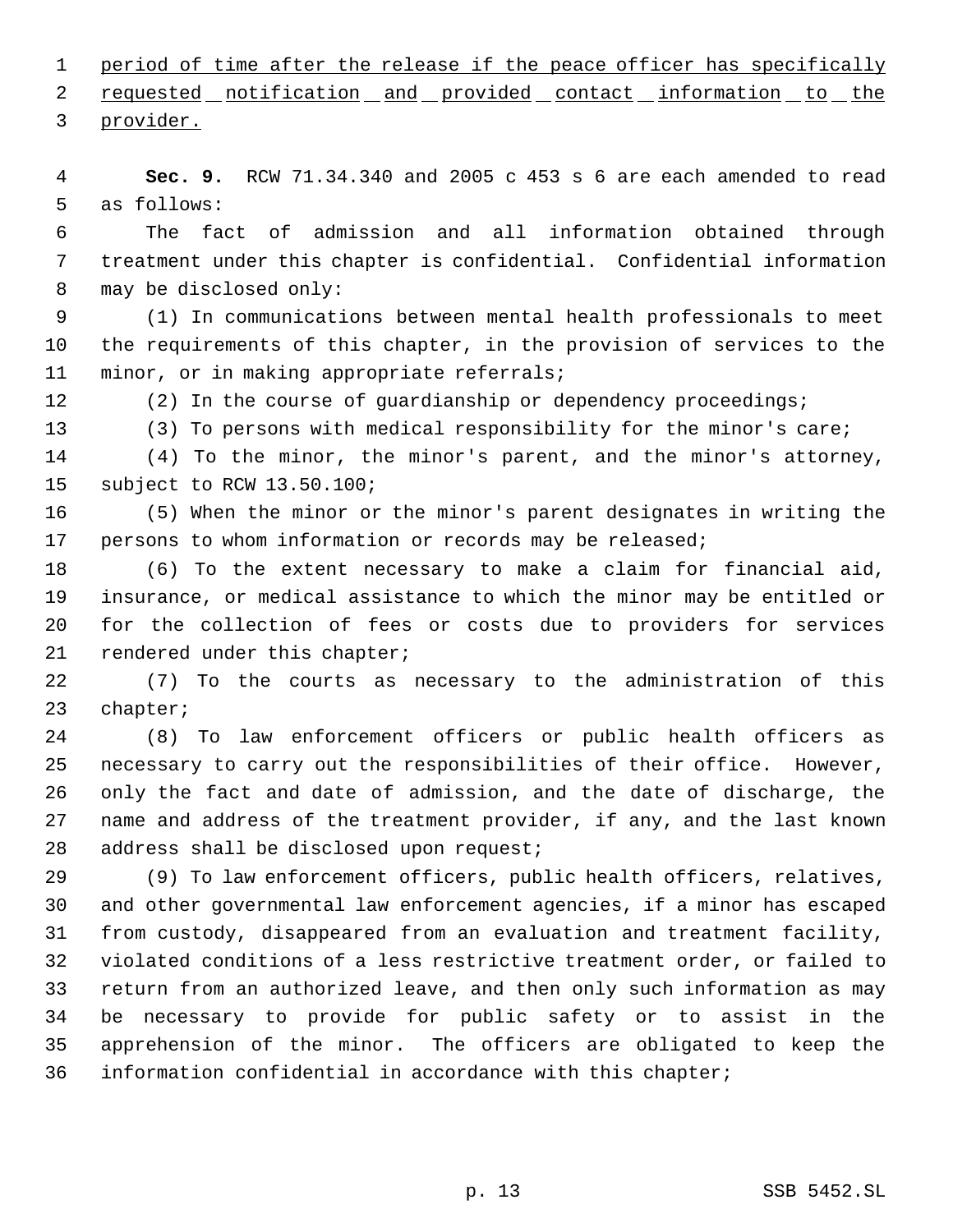(10) To the secretary for assistance in data collection and program evaluation or research, provided that the secretary adopts rules for the conduct of such evaluation and research. The rules shall include, but need not be limited to, the requirement that all evaluators and researchers sign an oath of confidentiality substantially as follows:

 "As a condition of conducting evaluation or research concerning persons who have received services from (fill in the facility, agency, or person) I, . . . . . ., agree not to divulge, publish, or otherwise make known to unauthorized persons or the public any information obtained in the course of such evaluation or research regarding minors who have received services in a manner such that the minor is identifiable.

 I recognize that unauthorized release of confidential information may subject me to civil liability under state law.

/s/ . . . . . . . . . . . . . . . . . . . . ."

 (11) To appropriate law enforcement agencies, upon request, all necessary and relevant information in the event of a crisis or emergent situation that poses a significant and imminent risk to the public. The decision to disclose or not shall not result in civil liability for the mental health service provider or its employees so long as the decision was reached in good faith and without gross negligence;

 (12) To appropriate law enforcement agencies and to a person, when the identity of the person is known to the public or private agency, whose health and safety has been threatened, or who is known to have been repeatedly harassed, by the patient. The person may designate a representative to receive the disclosure. The disclosure shall be made by the professional person in charge of the public or private agency or his or her designee and shall include the dates of admission, discharge, authorized or unauthorized absence from the agency's facility, and only such other information that is pertinent to the threat or harassment. The decision to disclose or not shall not result in civil liability for the agency or its employees so long as the decision was reached in good faith and without gross negligence;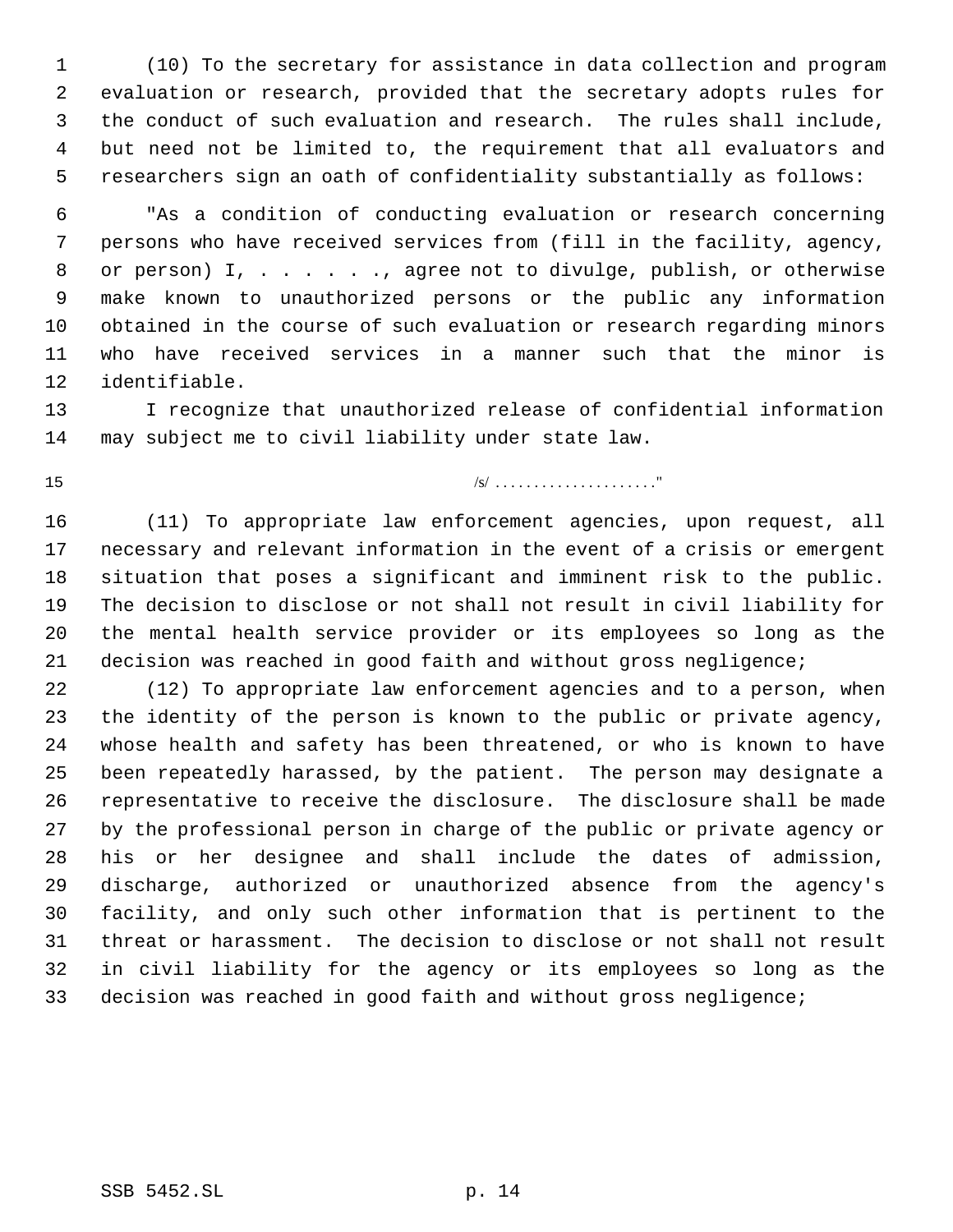- (13) To a minor's next of kin, attorney, guardian, or conservator, if any, the information that the minor is presently in the facility or that the minor is seriously physically ill and a statement evaluating the mental and physical condition of the minor as well as a statement of the probable duration of the minor's confinement;
- 

(14) Upon the death of a minor, to the minor's next of kin;

(15) To a facility in which the minor resides or will reside;

 (16) To law enforcement officers and to prosecuting attorneys as are necessary to enforce RCW 9.41.040(2)(a)(ii). The extent of information that may be released is limited as follows:

 (a) Only the fact, place, and date of involuntary commitment, an official copy of any order or orders of commitment, and an official copy of any written or oral notice of ineligibility to possess a firearm that was provided to the person pursuant to RCW 9.41.047(1), shall be disclosed upon request;

 (b) The law enforcement and prosecuting attorneys may only release the information obtained to the person's attorney as required by court rule and to a jury or judge, if a jury is waived, that presides over any trial at which the person is charged with violating RCW 9.41.040(2)(a)(ii);

 (c) Disclosure under this subsection is mandatory for the purposes of the health insurance portability and accountability act.

 This section shall not be construed to prohibit the compilation and publication of statistical data for use by government or researchers under standards, including standards to assure maintenance of confidentiality, set forth by the secretary. The fact of admission and all information obtained pursuant to this chapter are not admissible as evidence in any legal proceeding outside this chapter, except guardianship or dependency, without the written consent of the minor or 30 the minor's parent<sub>i</sub>

 (17) For the purpose of a correctional facility participating in 32 the postinstitutional medical assistance system supporting the expedited medical determinations and medical suspensions as provided in RCW 74.09.555 and section 2 of this act.

 **Sec. 10.** RCW 70.02.900 and 2000 c 5 s 4 are each amended to read as follows:

(1) This chapter does not restrict a health care provider, a third-